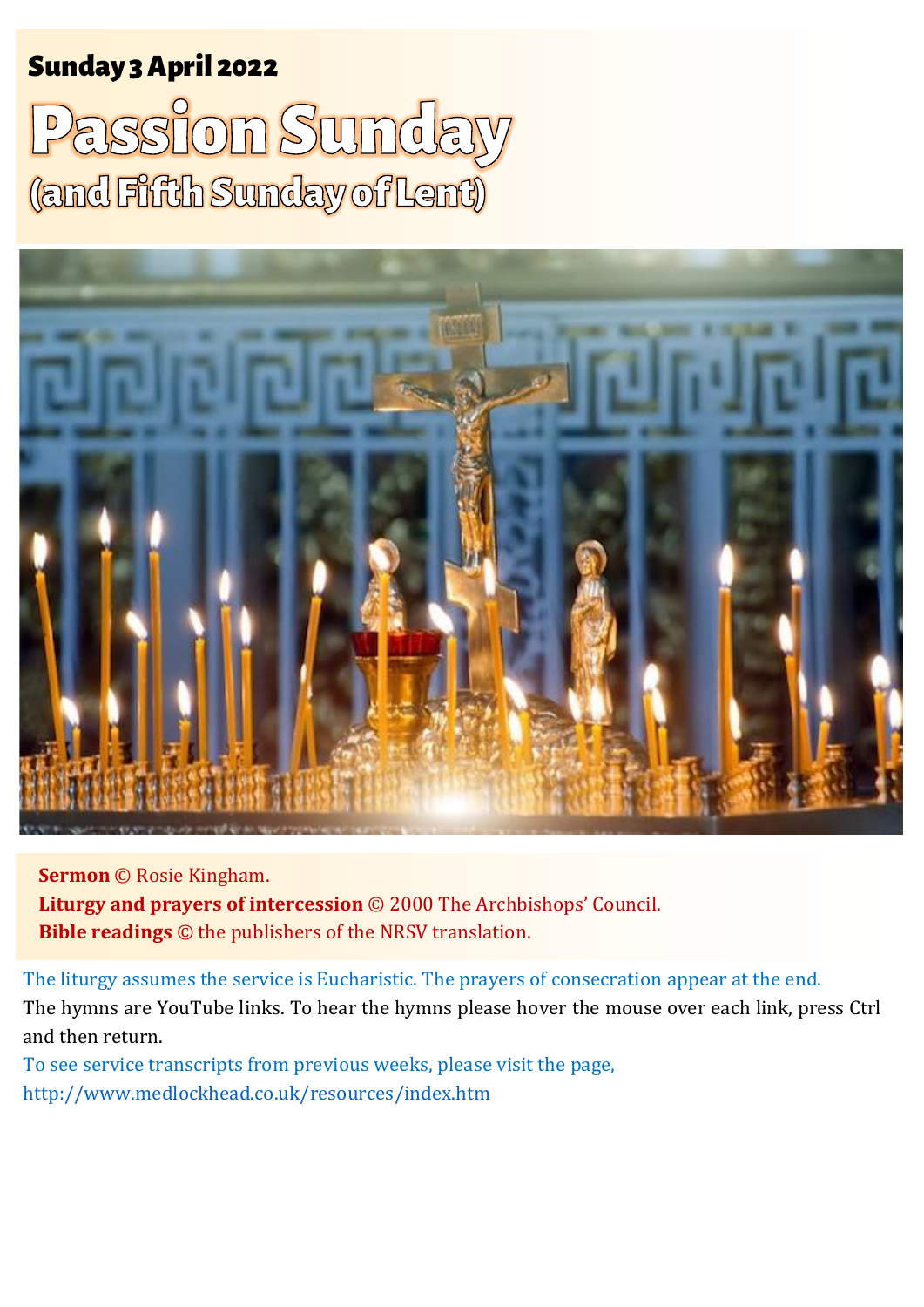#### **Introduction and welcome**

HYMN 1 **[O the deep, deep love of Jesus](https://www.youtube.com/watch?v=1AxD_yHoQxM)** (click on this link to hear the hymn)

#### **The Welcome**

In the name of the Father, and of the Son, and of the Holy Spirit

All **Amen.**

The Lord be with you

All **And also with you.**

#### **The Preparation**

All **Almighty God,**

**to whom all hearts are open, all desires known, and from whom no secrets are hidden: cleanse the thoughts of our hearts by the inspiration of your Holy Spirit, that we may perfectly love you, and worthily magnify your holy name; through Christ our Lord. Amen.**

Our Lord Jesus Christ said:

The first commandment is this: 'Hear, O Israel, the Lord our God is the only Lord. You shall love the Lord your God with all your heart, with all your soul, with all your mind, and with all your strength.'

And the second is this: 'Love your neighbour as yourself.' There is no other commandment greater than these. On these two commandments hang all the law and the prophets.

#### All **Amen. Lord, have mercy.**

God so loved the world that he gave his only Son Jesus Christ to save us from our sins, to be our advocate in heaven, and to bring us to eternal life. Therefore, let us confess our sins in penitence and faith, firmly resolved to keep God's commandments and to live in love and peace with all.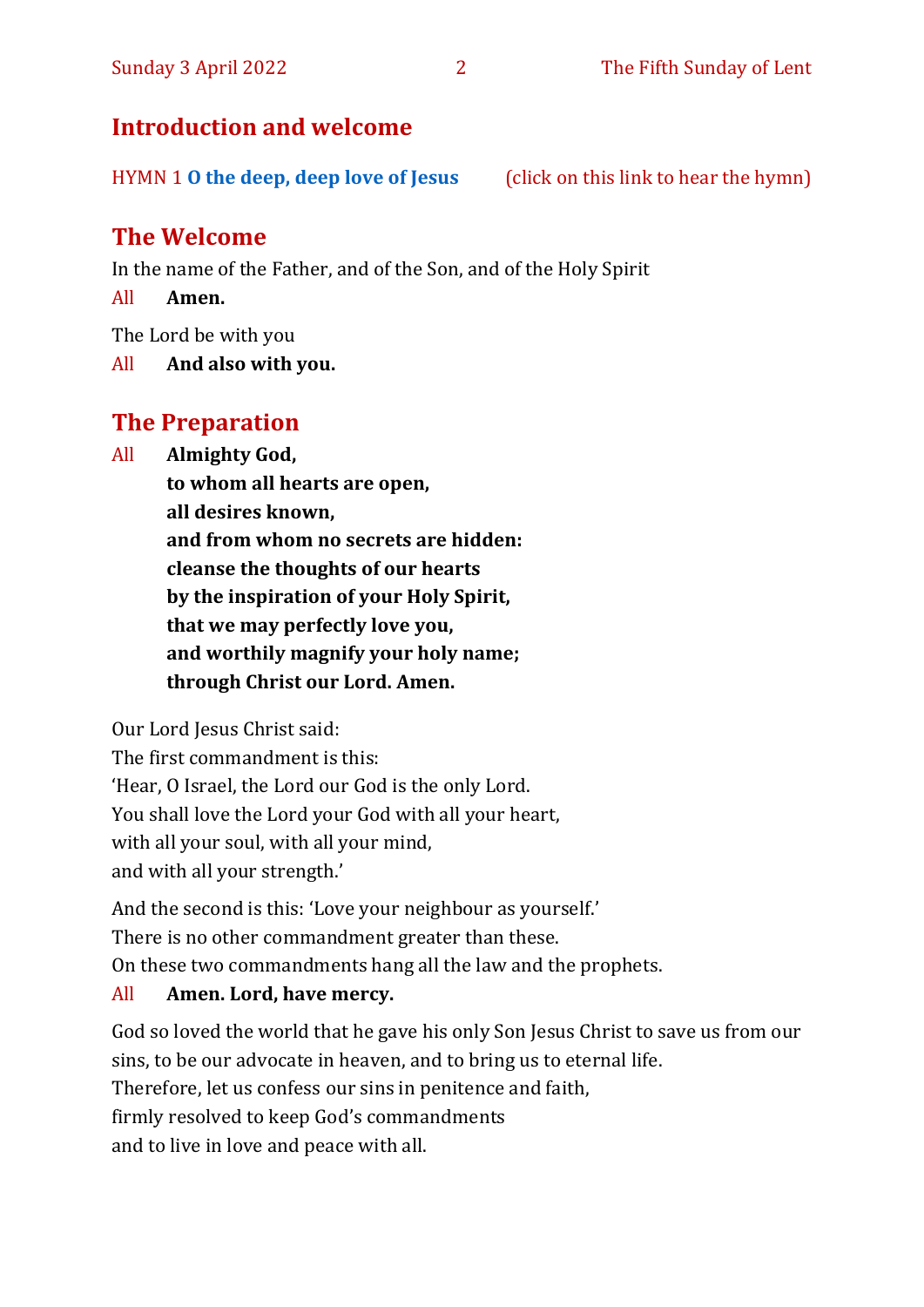All **Almighty God, our heavenly Father, we have sinned against you and against our neighbour in thought and word and deed, through negligence, through weakness, through our own deliberate fault. We are truly sorry and repent of all our sins. For the sake of your Son Jesus Christ, who died for us, forgive us all that is past and grant that we may serve you in newness of life to the glory of your name. Amen.**

Almighty God,

who forgives all who truly repent, have mercy upon you, pardon and deliver you from all your sins, confirm and strengthen you in all goodness, and keep you in life eternal; through Jesus Christ our Lord. All **Amen.**

It is usual to omit the Gloria during Lent.

#### **The Collect for Passion Sunday (the Fifth Sunday of Lent)**

Most merciful God, who by the death and resurrection of your Son Jesus Christ delivered and saved the world: grant that by faith in him who suffered on the cross we may triumph in the power of his victory; through Jesus Christ your Son our Lord, who is alive and reigns with you, in the unity of the Holy Spirit, one God, now and for ever. All **Amen.**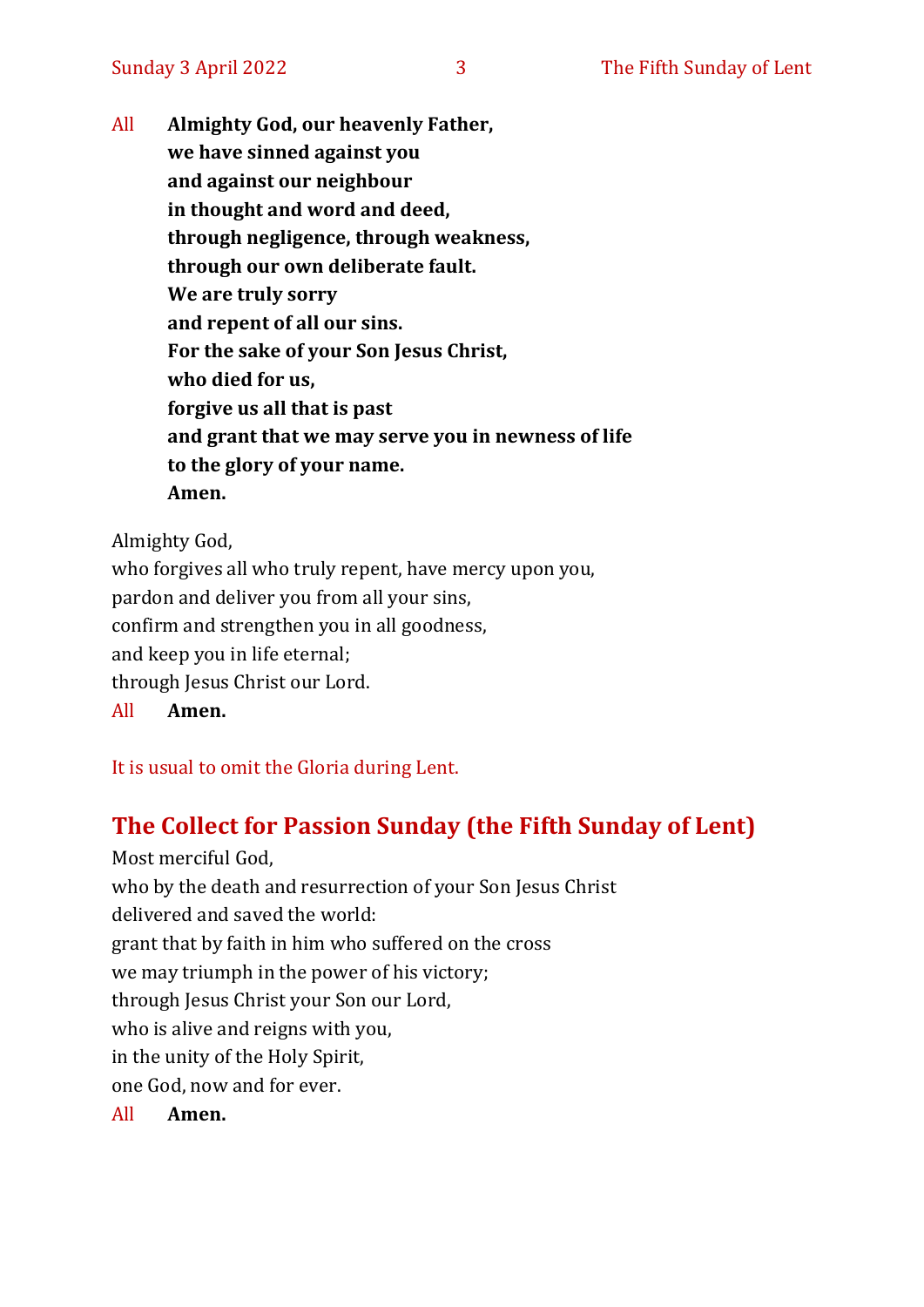#### **First reading**

A reading from the Book of the Prophet Isaiah

Thus says the Lord, who makes a way in the sea, a path in the mighty waters, who brings out chariot and horse, army and warrior; they lie down, they cannot rise, they are extinguished, quenched like a wick: Do not remember the former things, or consider the things of old. I am about to do a new thing; now it springs forth, do you not perceive it? I will make a way in the wilderness and rivers in the desert. The wild animals will honour me, the jackals and the ostriches; for I give water in the wilderness, rivers in the desert, to give drink to my chosen people, the people whom I formed for myself so that they might declare my praise. *Isaiah 43:16–21* 

This is the Word of the Lord

#### All **Thanks be to God.**

#### **Second reading**

A reading from St Paul's Letter to the Philippians

I, too, have reason for confidence in the flesh. If anyone else has reason to be confident in the flesh, I have more: circumcised on the eighth day, a member of the people of Israel, of the tribe of Benjamin, a Hebrew born of Hebrews; as to the law, a Pharisee; as to zeal, a persecutor of the church; as to righteousness under the law, blameless.

Yet whatever gains I had, these I have come to regard as loss because of Christ. More than that, I regard everything as loss because of the surpassing value of knowing Christ Jesus my Lord. For his sake I have suffered the loss of all things, and I regard them as rubbish, in order that I may gain Christ and be found in him, not having a righteousness of my own that comes from the law, but one that comes through faith in Christ, the righteousness from God based on faith. I want to know Christ and the power of his resurrection and the sharing of his sufferings by becoming like him in his death, if somehow I may attain the resurrection from the dead. Not that I have already obtained this or have already reached the goal; but I press on to make it my own, because Christ Jesus has made me his own.

Beloved, I do not consider that I have made it my own; but this one thing I do: forgetting what lies behind and straining forward to what lies ahead, I press on toward the goal for the prize of the heavenly call of God in Christ Jesus. *Philippians 3:4b–14*

This is the Word of the Lord All **Thanks be to God.**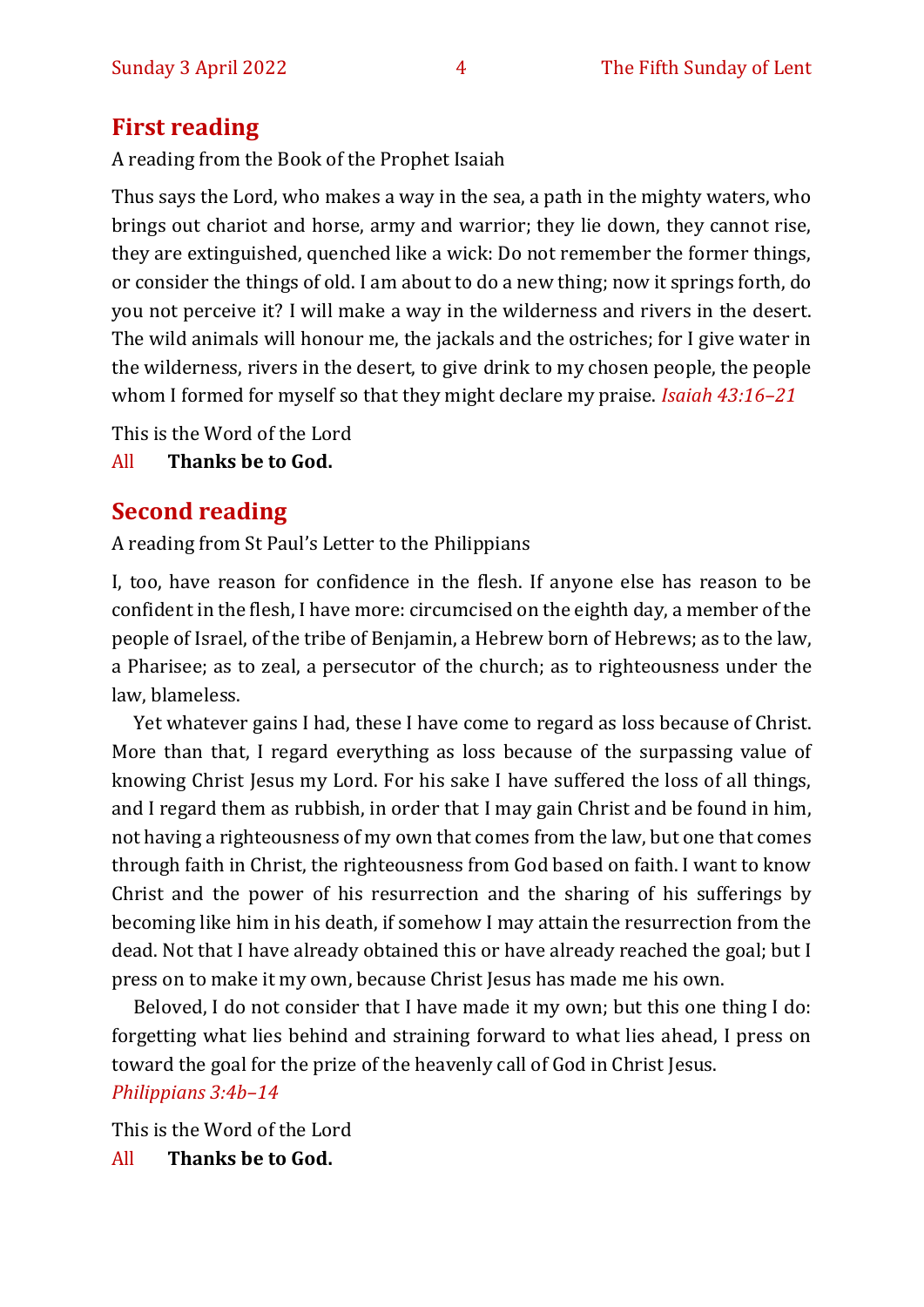HYMN 2 **[Jerusalem, my destiny](https://www.youtube.com/watch?v=mG6thyHErVc)** (please click on this link to hear the hymn) **[Peace to you](https://www.youtube.com/watch?v=Suw9XBBzvDQ)** (please click on this link to hear the hymn)

#### **Gospel reading**

Hear the Gospel of our Lord Jesus Christ according to John

#### All **Glory to you O Lord.**

Six days before the Passover Jesus came to Bethany, the home of Lazarus, whom he had raised from the dead. There they gave a dinner for him. Martha served, and Lazarus was one of those at the table with him. Mary took a pound of costly perfume made of pure nard, anointed Jesus' feet, and wiped them with her hair. The house was filled with the fragrance of the perfume. But Judas Iscariot, one of his disciples (the one who was about to betray him), said, 'Why was this perfume not sold for three hundred denarii and the money given to the poor?' (He said this not because he cared about the poor, but because he was a thief; he kept the common purse and used to steal what was put into it.) Jesus said, 'Leave her alone. She bought it so that she might keep it for the day of my burial. You always have the poor with you, but you do not always have me.' When the great crowd of the Jews learned that he was there, they came not only because of Jesus but also to see Lazarus, whom he had raised from the dead. So the chief priests planned to put Lazarus to death as well, since it was on account of him that many of the Jews were deserting and were believing in Jesus. *John 12:1–8* 

This is the Gospel of the Lord

All **Praise to you O Christ.** 

#### **Sermon**

Today is Passion Sunday, and we are coming to the business end of Lent, feeling the shadow of Jesus' forthcoming death. Passion Sunday is all about the cost of worship, the sacrifice involved in doing God's will.

In our Gospel about what happened when Jesus had dinner at Lazarus's home in Bethany we heard how Mary anointed Jesus's feet with oil and wiped them with her hair to express her love and devotion. This loving extravagance got me thinking about worship—in the church and in our daily lives. Worship is a strange thing. To be such a crucial part of the church, and it is, we seem to understand so little about it—or maybe we do, but we ignore it because we don't want to pay what it costs.

A key principle of worship is that it costs you something. Firstly, it is impossible to worship Jesus and leave the same way you came. It will cost you to worship Jesus, and that cost is change. Sometimes, Jesus calls us to change how or where we spend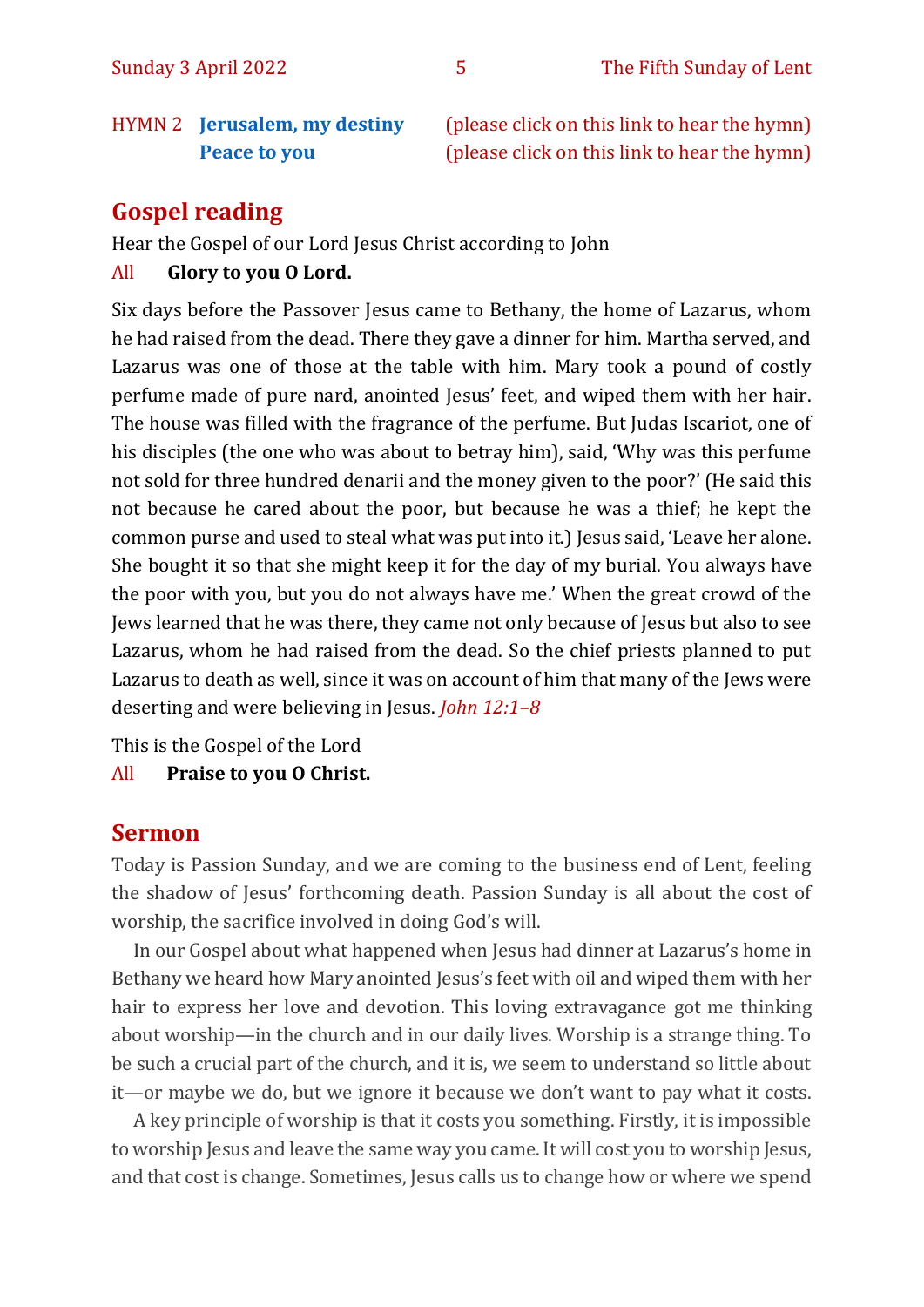our money. The disciples here are worried about the monetary value of the perfume Mary pours on the feet of Jesus. They see it as wasteful, while she and Jesus view it as the cost of worship. But we mustn't reduce the price we pay to worship Jesus as the amount we put in the collection or give to charity. Certainly, the offering you give is an act of worship and should represent a sacrifice, not be less than the cost of a takeaway, but there is so much more to it than that. Worship costs us personally, in pride, humility, service, and so many other ways.

Sometimes it will cost you a change in your pride as Jesus calls you to humble yourself and follow Him more closely. Mary sacrificed her pride to wash Jesus' feet. We can also see the sacrifice of pride in the reading from Philippians. All the things Saul had been proud of, his adherence to the Jewish law, his pride in his lineage and his position in society—these were disregarded when he became Paul, discarded as the price he paid for loving Jesus and doing His will. Sometimes it will cost you time as Jesus calls you to serve Him, by helping others, or learning more about Him, prayer, studying the Bible.

Sometimes it can cost livelihoods, or lives. We came to worship God this morning in safety. In other parts of the world this morning, gathering to worship Jesus may cost them their lives, as it cost Jesus His life to serve God, or their business and financial support, or their reputations. What does it cost you or me to worship Him.

So we can see that worship should be sacrificial—it should also be significant. The purpose of worship is to exalt Christ, so we are reminded of, and rejoice anew in, His commandments, His love, His might, His power, and His return. Worship that exalts Christ happens in a variety of ways—through music, sermons, prayers, drama, poetry, readings, visual images, and many more. The importance is not the form of worship, but the object of worship.

Notice that the people around Mary do not approve of her style of worship. But they are thinking about what she is doing, not the One she is worshipping. And we can fall into the same trap. How many times have you heard 'we can't get rid of the pews, they're **traditional**', or something similar. It's important to ask whether what we do, the way we do it or the trappings and customs that surround our actions actually adds anything to our worship of Jesus. If it doesn't, why are we doing it? What can we do instead?

And are we **doing** instead of worshipping? Sometimes we can be so busy, maybe behind the scenes, on committees, Sunday School teachers, making tea after the service, cleaning the church etc, that we don't notice we are not growing in faith. We need to remember that this does not replace worship, prayer, reading the Bible etc. Worship is about exalting Christ, and if we are so busy with activity that we can't worship, we've got our priorities wrong.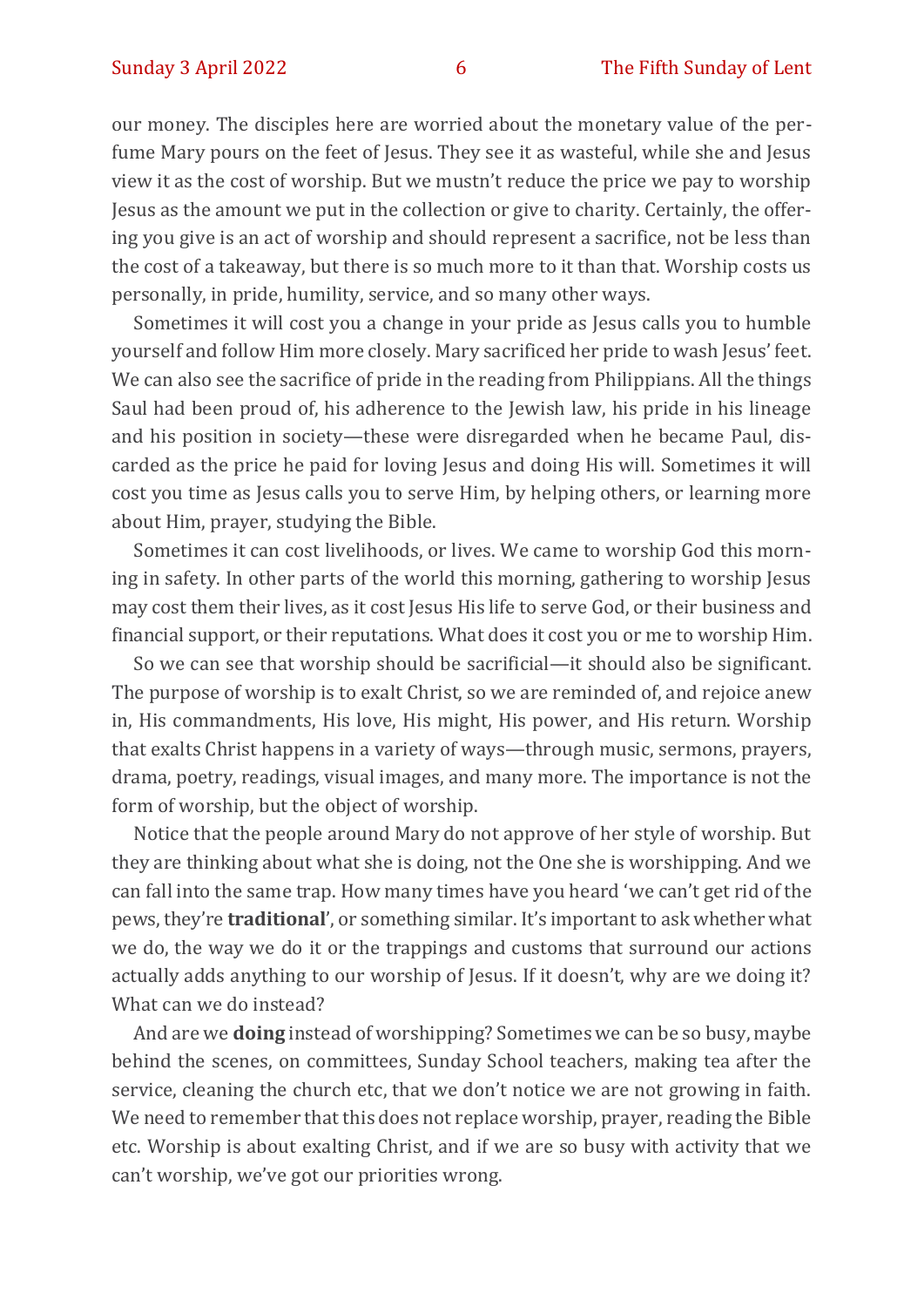Worship should also be sustaining. Worship should help us grow spiritually, helping us realise that we are in the presence of Jesus and allowing space for Him to speak to us. Worship will linger, as the perfume of the nard must have lingered in Mary's hair after she wiped Jesus' feet. Acts of worship will sustain us as we live our daily lives, and transform our lives into lives full of worship, if we let them.

So our worship must be sacrificial, it must be significant, and it has a sustaining effect. Worship is not the time between 11.00 and 12:00 on Sundays. It is a way of life. The church is not a building, it is the people. We are people called to worship Christ every day of the week, to sacrifice in our worship, to make worship a significant portion of our lives, and to understand that worship sustains us. So do we pay lip service to Jesus, are we a critic or an overactive individual, or are we grateful worshippers at the feet of Jesus? It's up to you!

#### **The Creed**

Do you believe and trust in God the Father, the source of all being and life, the one for whom we exist? All **We believe and trust in him.**

Do you believe and trust in God the Son, who took our human nature, died for us and rose again?

#### All **We believe and trust in him.**

Do you believe and trust in God the Holy Spirit, who gives life to the people of God and makes Christ known in the world?

#### All **We believe and trust in him.**

This is the faith of the Church.

All **This is our faith. We believe and trust in one God, Father, Son and Holy Spirit. Amen.**

#### **Prayers of intercession**

Let us bring to the Father our prayers of intercession through Christ who gave himself for the life of the world. For forgiveness for the many times we have denied Jesus,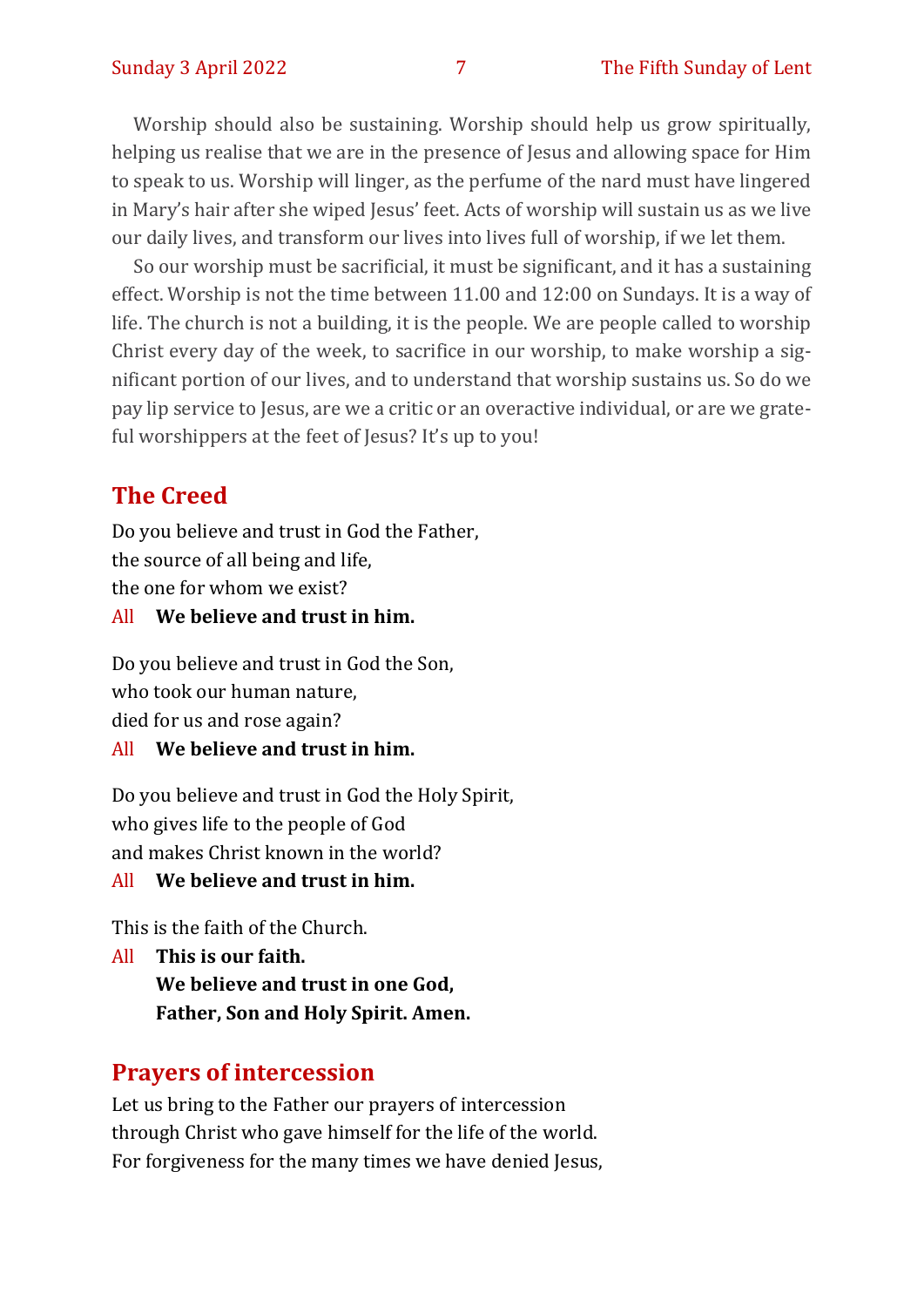let us pray to the Lord.

#### All **Lord, have mercy.**

For grace to seek out those habits of sin which mean

spiritual death,

and by prayer and self-discipline to overcome them,

let us pray to the Lord.

All **Lord, have mercy.**

For Christian people, that through the suffering of disunity there may grow a rich union in Christ, let us pray to the Lord.

#### All **Lord, have mercy.**

For those who make laws, interpret them, and administer them, that our common life may be ordered in justice and mercy, let us pray to the Lord.

#### All **Lord, have mercy.**

For those who still make Jerusalem a battleground, let us pray to the Lord.

#### All **Lord, have mercy.**

For those who have the courage and honesty to work openly for justice and peace,

let us pray to the Lord.

#### All **Lord, have mercy.**

For those in the darkness and agony of isolation,

that they may find support and encouragement,

let us pray to the Lord.

#### All **Lord, have mercy.**

For those who, weighed down with hardship, failure, or sorrow,

feel that God is far from them,

let us pray to the Lord.

#### All **Lord, have mercy.**

For those who are tempted to give up the way of the cross, let us pray to the Lord.

#### All **Lord, have mercy.**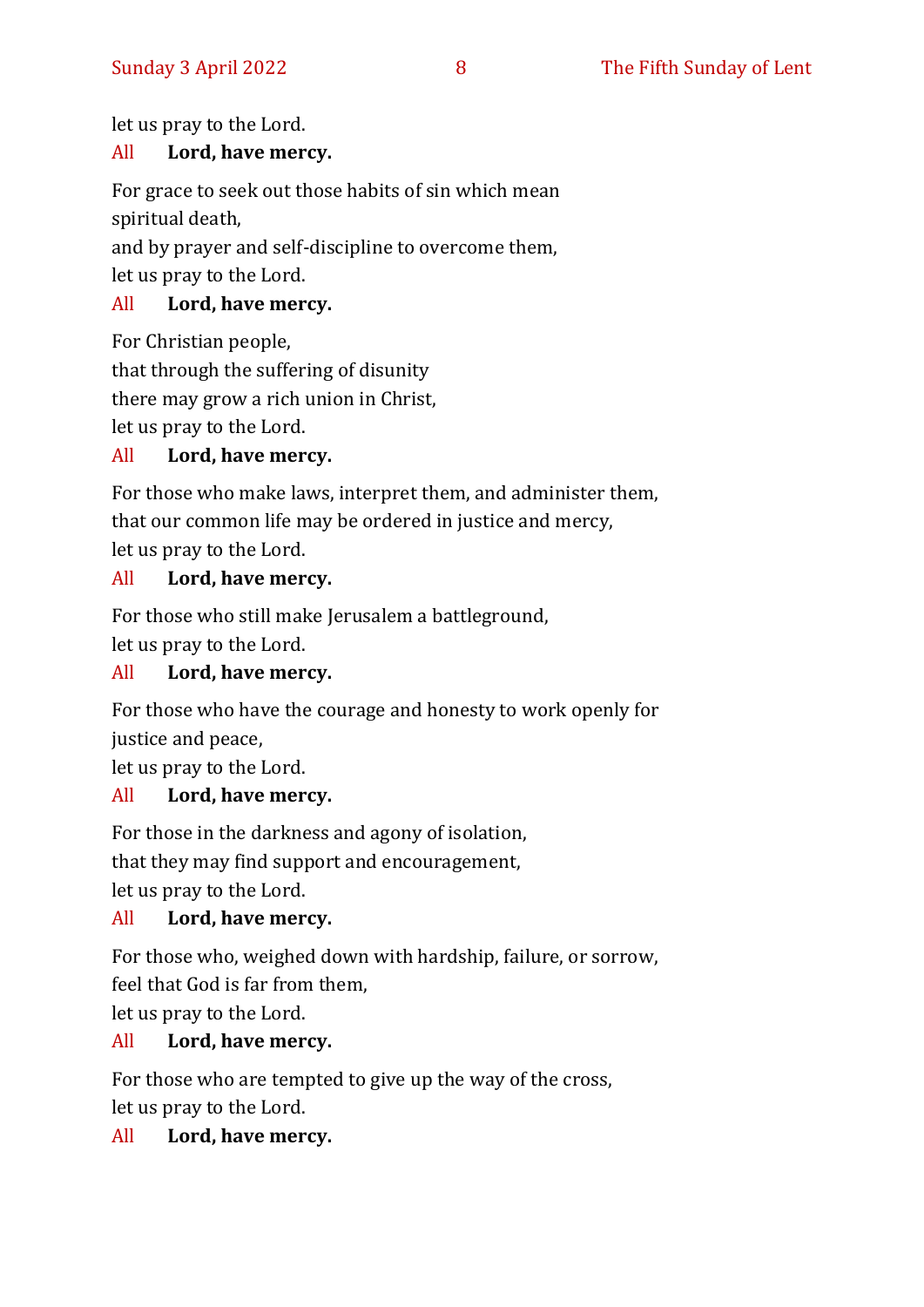That we, with those who have died in faith, may find mercy in the day of Christ, let us pray to the Lord.

All **Lord, have mercy. Holy God, holy and strong, holy and immortal, have mercy upon us.**

Merciful Father,

All **accept these prayers for the sake of your Son, our Saviour Jesus Christ. Amen.**

#### **The peace**

Peace to you from God our heavenly Father. Peace from his Son Jesus Christ who is our peace. Peace from the Holy Spirit, the Life-giver

The peace of the Lord be always with you,

All **And also with you.**

HYMN 3 **[Our God is here](https://www.youtube.com/watch?v=BpQzLl4eT6E)** (click on this link to hear the hymn)

The liturgy of the Communion Service appears below

## The Dismissal

Christ crucified draw you to himself, to find in him a sure ground for faith, a firm support for hope, and the assurance of sins forgiven; and the blessing of God the Almighty: Father, Son, and Holy Spirit, be with you now and remain with you always. All **Amen.**

HYMN 4 **[Praise God from whom all blessings flow](https://www.youtube.com/watch?v=CRuCjj9j8Uk)** (click to hear the hymn)

Go in peace to love and serve the Lord.

All **In the name of Christ. Amen.**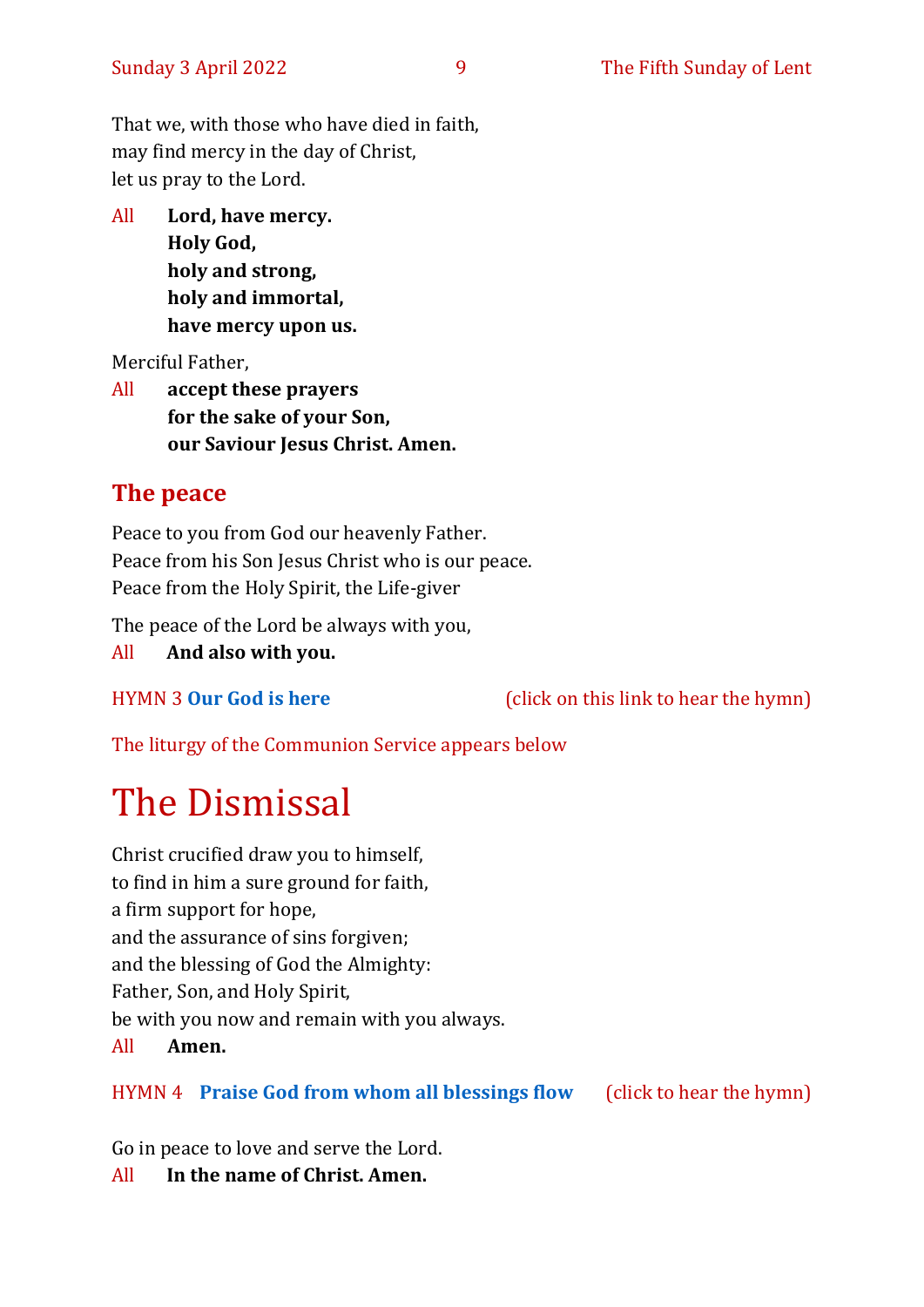### The Liturgy of the Sacrament

#### Eucharistic Prayer (prayer E)

The Lord be with you

#### All **and also with you.**

Lift up your hearts.

#### All **We lift them to the Lord.**

Let us give thanks to the Lord our God.

#### All **It is right to give thanks and praise.**

It is indeed right and just, our duty and our salvation, always and everywhere to give you thanks, holy Father, almighty and eternal God, through Jesus Christ our Lord. For as the time of his passion and resurrection draws near the whole world is called to acknowledge his hidden majesty. The power of the life-giving cross reveals the judgement that has come upon the world and the triumph of Christ crucified. He is the victim who dies no more, the Lamb once slain, who lives for ever, our advocate in heaven to plead our cause, exalting us there to join with angels and archangels, for ever praising you and saying:

All **Holy, holy, holy Lord, God of power and might, heaven and earth are full of your glory. Hosanna in the highest. Blessed is he who comes in the name of the Lord. Hosanna in the highest.**

We praise and bless you, loving Father, through Jesus Christ, our Lord; and as we obey his command, send your Holy Spirit, that broken bread and wine outpoured may be for us the body and blood of your dear Son.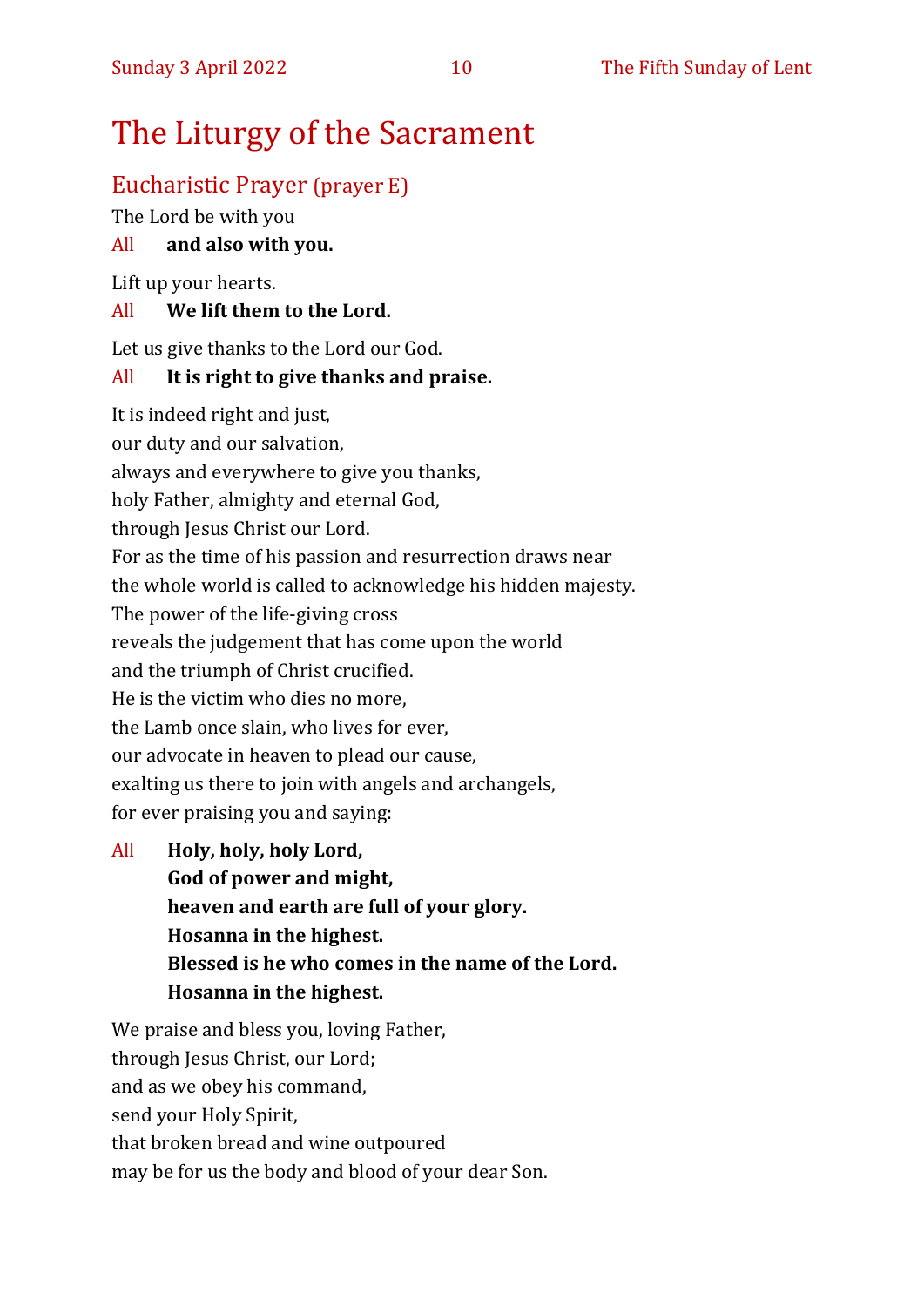On the night before he died he had supper with his friends and, taking bread, he praised you. He broke the bread, gave it to them and said: Take, eat; this is my body which is given for you; do this in remembrance of me.

When supper was ended he took the cup of wine. Again he praised you, gave it to them and said: Drink this, all of you; this is my blood of the new covenant, which is shed for you and for many for the forgiveness of sins. Do this, as often as you drink it, in remembrance of me.

So, Father, we remember all that Jesus did, in him we plead with confidence his sacrifice made once for all upon the cross.

Bringing before you the bread of life and cup of salvation, we proclaim his death and resurrection until he comes in glory.

Great is the mystery of faith:

All **Christ has died. Christ is risen. Christ will come again.**

Lord of all life,

help us to work together for that day

when your kingdom comes

and justice and mercy will be seen in all the earth.

Look with favour on your people, gather us in your loving arms and bring us with all the saints to feast at your table in heaven.

Through Christ, and with Christ, and in Christ, in the unity of the Holy Spirit, all honour and glory are yours, O loving Father, for ever and ever.

All **Amen.**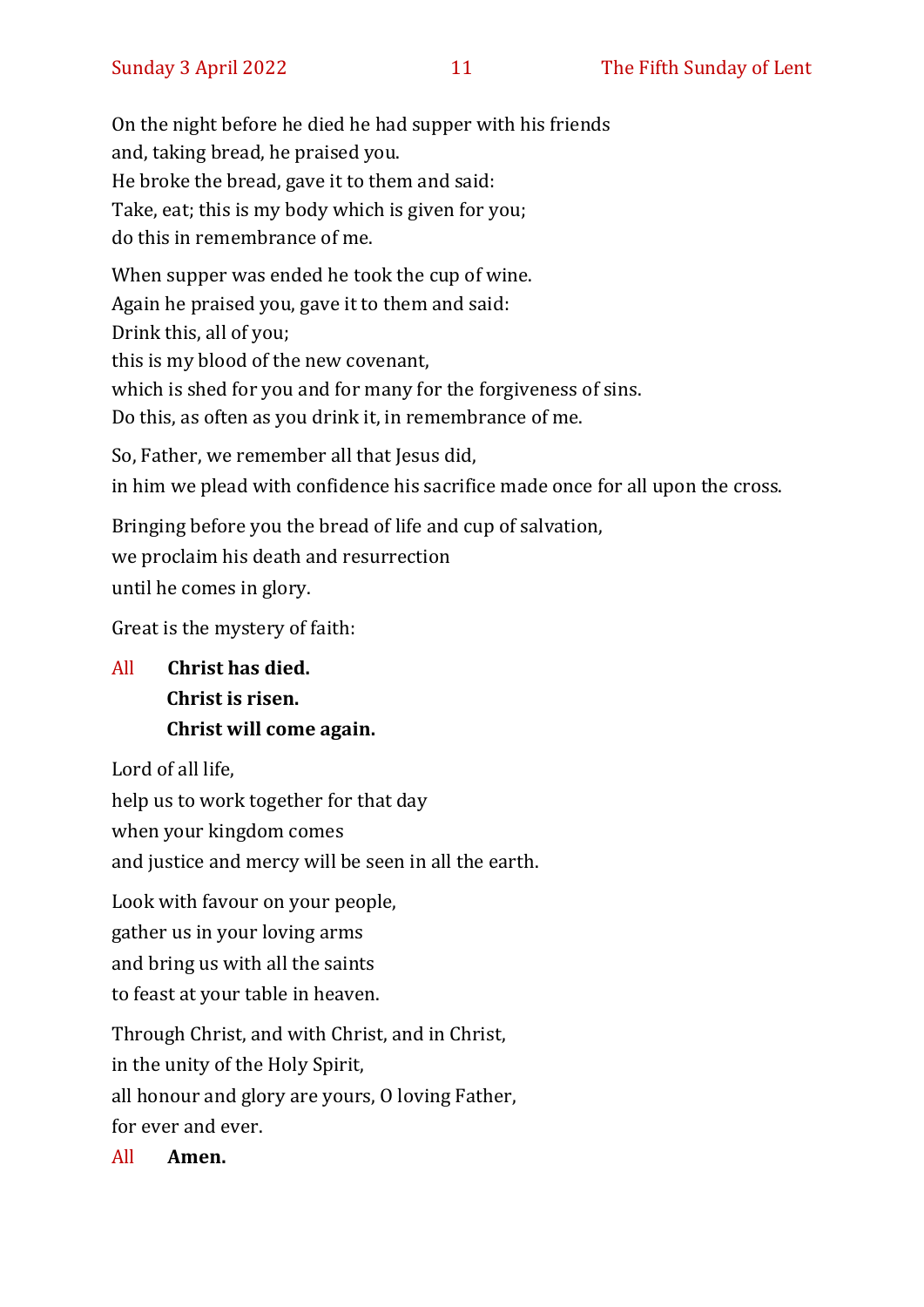#### The Lord's Prayer

As our Saviour taught us, so we pray

All **Our Father in heaven, hallowed be your name, your kingdom come, your will be done, on earth as in heaven. Give us today our daily bread. Forgive us our sins as we forgive those who sin against us. Lead us not into temptation but deliver us from evil. For the kingdom, the power,** 

**and the glory are yours now and for ever. Amen.**

#### Breaking of the Bread

We break this bread to share in the body of Christ.

- All **Though we are many, we are one body, because we all share in one bread.**
- All **Lamb of God,**

**you take away the sin of the world, have mercy on us.**

**Lamb of God, you take away the sin of the world, have mercy on us.**

**Lamb of God, you take away the sin of the world, grant us peace.**

Draw near with faith. Receive the body of our Lord Jesus Christ which he gave for you, and his blood which he shed for you. Eat and drink in remembrance that he died for you, and feed on him in your hearts by faith with thanksgiving.